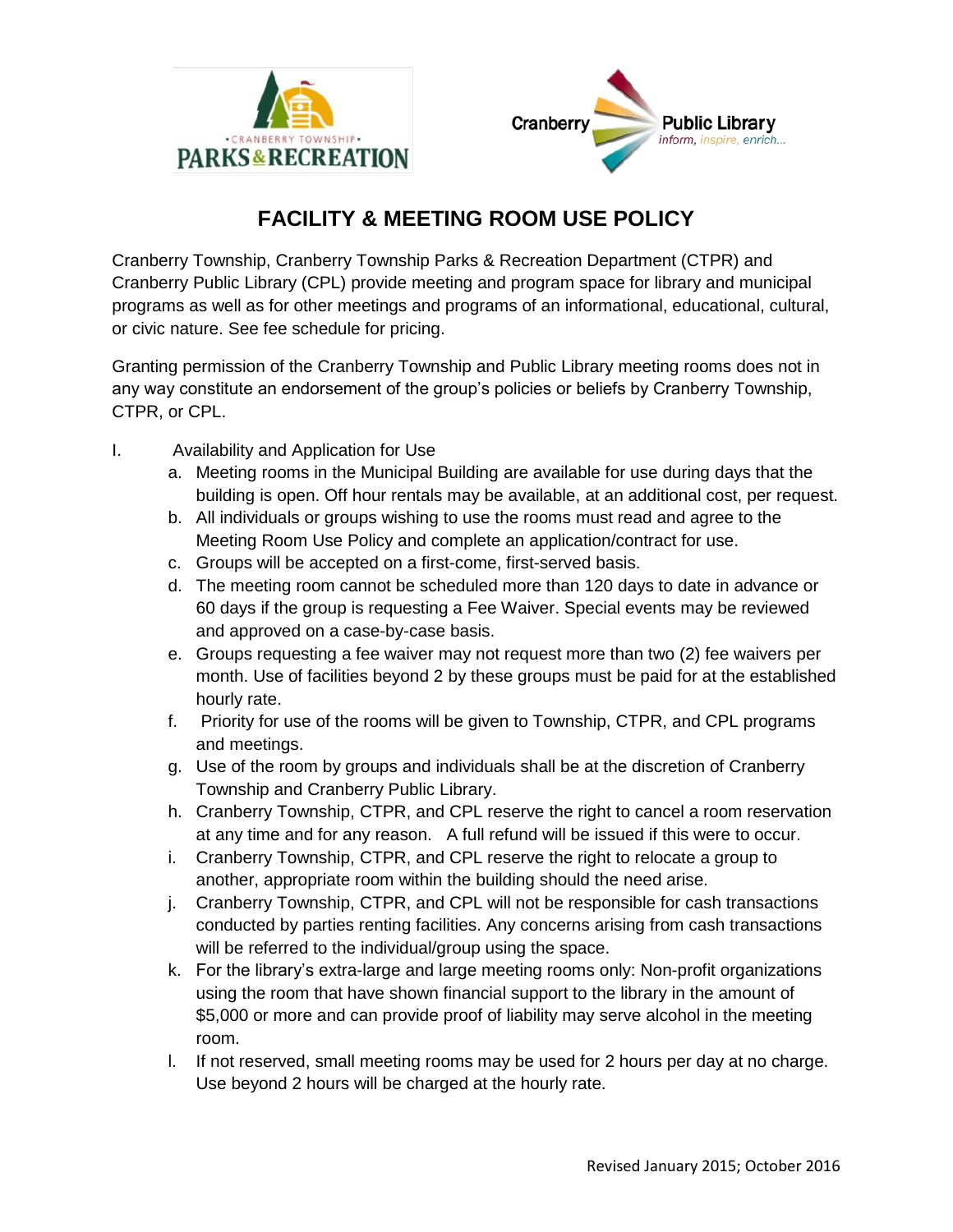## II. General Use

- a. Groups will be allowed into the room 15 (fifteen) minutes prior to the start of an event for setup; and will be allowed 15 (fifteen) minutes following an event for cleanup.
- b. Groups will assume responsibility for set-up, clean-up, and any damage to property. Clean-up is to include making sure all refuse is deposited in provided trash and/or recycling receptacles.
- c. Groups will report any damage to a staff member and are responsible for damage costs. Damage may also result in denial of future use of the space.
- d. Staff must have access to the room at all times.
- e. Emergencies should be reported to a staff member immediately.
- f. Light refreshments may be served, but cooking is not permitted. Groups must supply their own paper products to accommodate any food/drink that is served.
- g. Furnishings may not be moved from the public service area to the meeting room. No additional furniture, other than what is in the meeting space, is to be used without approval.
- h. Projectors and screens are only available in the library's meeting rooms and are the only equipment that is available for use. Groups must furnish their own laptops, extension cords, etc. Technical support beyond basic setup is not provided. There is no guarantee that the meeting room equipment will function properly and groups are strongly encouraged to have a backup plan in the event of a technological malfunction.
- i. Free Wi-Fi is available in the building, but there is no guarantee that it will function properly. Technical support is not provided. Groups are strongly encouraged to have a backup plan in the event of a technological malfunction.

## III. Restrictions

- a. Use of Cranberry Township, CTPR, and CPL logos on materials promoting events held in meeting rooms is strictly prohibited. Additionally, mailings may not use Cranberry Township, CTPR, or CPL as the return address.
- b. Groups may not exceed the posted room capacity of meeting rooms.
- c. There is no smoking.
- d. Gambling is prohibited in the building and on the grounds.
- e. Group activities involving more than normal wear and tear on the meeting room space will not be permitted. For example, classes in handicraft projects involving paint or hot glue will not be permitted.
- f. Nothing may be affixed to the walls or ceiling.
- g. Groups may not store meeting materials or equipment in meeting rooms prior to, or after, the agreed upon lease time.
- h. Neither the Township nor the Library will be responsible for the loss or theft of any personal property.
- i. Loud noise and/or music that are disruptive to building operations will not be permitted.